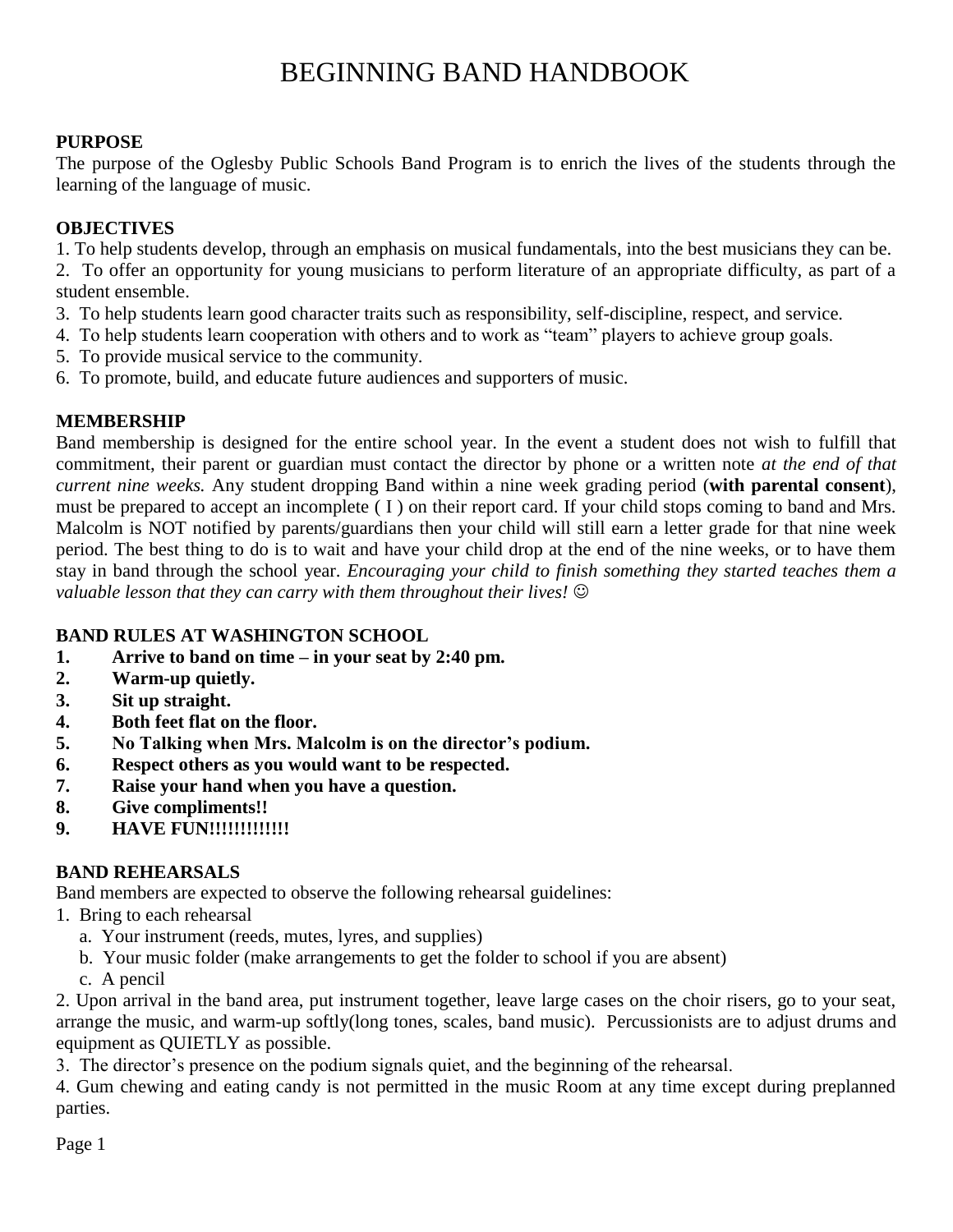5. Doing homework or anything not related to the learning of music is not permitted during rehearsals.

6. At the close of each rehearsal, return your instrument to its case and place the music in the folder. Please return your instrument and music to the storage cabinets and shelves. Percussionists will set up and tear down their music, instruments and mallets according to the chart posted.

7. Each member is responsible for the appearance of the room in his/her area. Your chair, music stand, and storage area should be clean at the end of rehearsal.

8. All students need to dress appropriately for marching rehearsals, and will be told when the band will be outside, so you may get a coat from your locker.

### **UNIFORMS FOR BAND STUDENTS**

#### **Beginning Band Students**

**Concert Uniform** - Students are asked to please supply their own: Black pants/skirt, white shirt/blouse, and black shoes/socks/tights.

#### **INSTRUMENTS**

You are responsible for your instrument whether it is your own or it belongs to the school. Put it away properly after each time you play it, so it won't be lost or stolen. Keep your instrument in good playing condition: slides greased, at least three reeds in good playing condition, valves in good working order, etc.. Each instrument must be marked with an identification tag on the outside or inside of the case. Please see the director for one if your instrument is not marked.

#### **FEES**

Each student who joins band will have to pay a \$25.00 participation fee unless otherwise notified. A student who *rents* a school instrument pays a fee of \$7.00 per semester, with a check made out to Oglesby Public Schools. Out of district Holy Family students will be billed by the office for their band fees each year. Students are responsible for the care of all Oglesby Public Schools music issued to them. Students will pay for lost or damaged music at the rate of \$2.00 per part for band music.

#### **BAND LESSONS**

As soon as possible after school begins, band lessons will begin. Each student has a weekly small group lesson with the director to help the student become a better player through the learning of music fundamentals.

#### **HOME PRACTICE EXPECTATIONS**

Band students are urged to practice their instruments at home to reinforce the learning that is going on at school. Like homework, practicing if done on a regular basis, helps advance learning dramatically. Each student is asked to keep a record of home practice on the chart in the front of the lesson book, have it initialed by a parent, and show it to the director each week at Band Lessons. Please refer to the grading procedures for specifics about home practicing.

#### **STUDENT RESPONSIBILITIES**

Each student is expected to do his/her best at all times. A positive student attitude and leadership qualities are very important to all of the Oglesby Public Schools Bands. All school owned equipment used by the student must be the sole responsibility of the student and the parents. Students will be required to pay for any school equipment that is lost or damaged.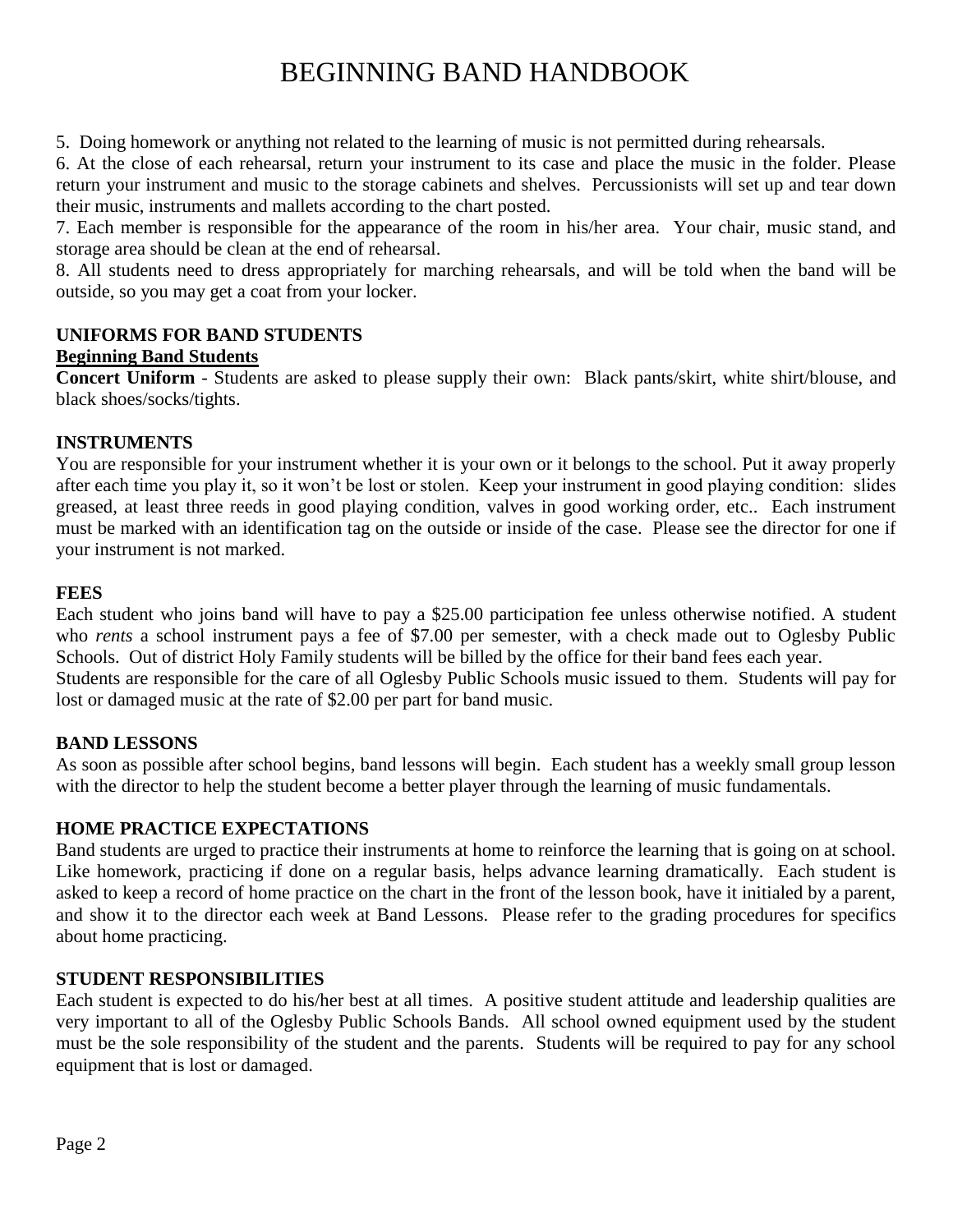#### **PARENT RESPONSIBILITIES**

Parents are encouraged to support their child's involvement in the Oglesby Band program and keep informed about what is happening. Discipline and character building play a central part in this program. Being an active member in the Support Oglesby Schools helps parents stay involved and informed about the activities of the program. Scheduling of events is done as far in advance as possible. It is stressed that parents should treat their child's music schedule of events as part of the total family schedule. Needless to say, a band cannot be effective to the student or to the audience without complete participation and meticulous attention to detail, including attendance and punctuality.

#### **GETTING HOME FROM WEDNESDAY BAND REHEARSAL**

**Students will go home from Washington School on Wednesdays starting on October 7, 2009.**  *If your child:*

- Rides a bus home, they will catch the same bus from Washington School.
- Walks home from Lincoln, they will ride a bus back over to Lincoln and then walk home.
- Walks home from Washington, they will do the same
- Goes to the YMCA after school program, they will ride a bus back over to Lincoln and then go the YMCA program.
- Is a car rider **PLEASE REMEMBER TO PICK HIM/HER UP FROM WASHINGTON SCHOOL ON WEDNESDAYS STARTING ON OCTOBER 7, 2009!**
- PLEASE NOTIFY MRS. MALCOLM AND YOUR HOMEROOM TEACHER IN WRITING IF YOUR CHILD WILL BE GOING HOME A DIFFERENT WAY THAN ORIGINALLY PLANNED.

*No FULL BAND at Washington on the following Wednesdays due to early dismissals or no school:*

**October 14, 2009 November 11, 2009 November 25, 2009 January 27, 2010 February 24, 2010 April 21, 2010 May 26, 2010**

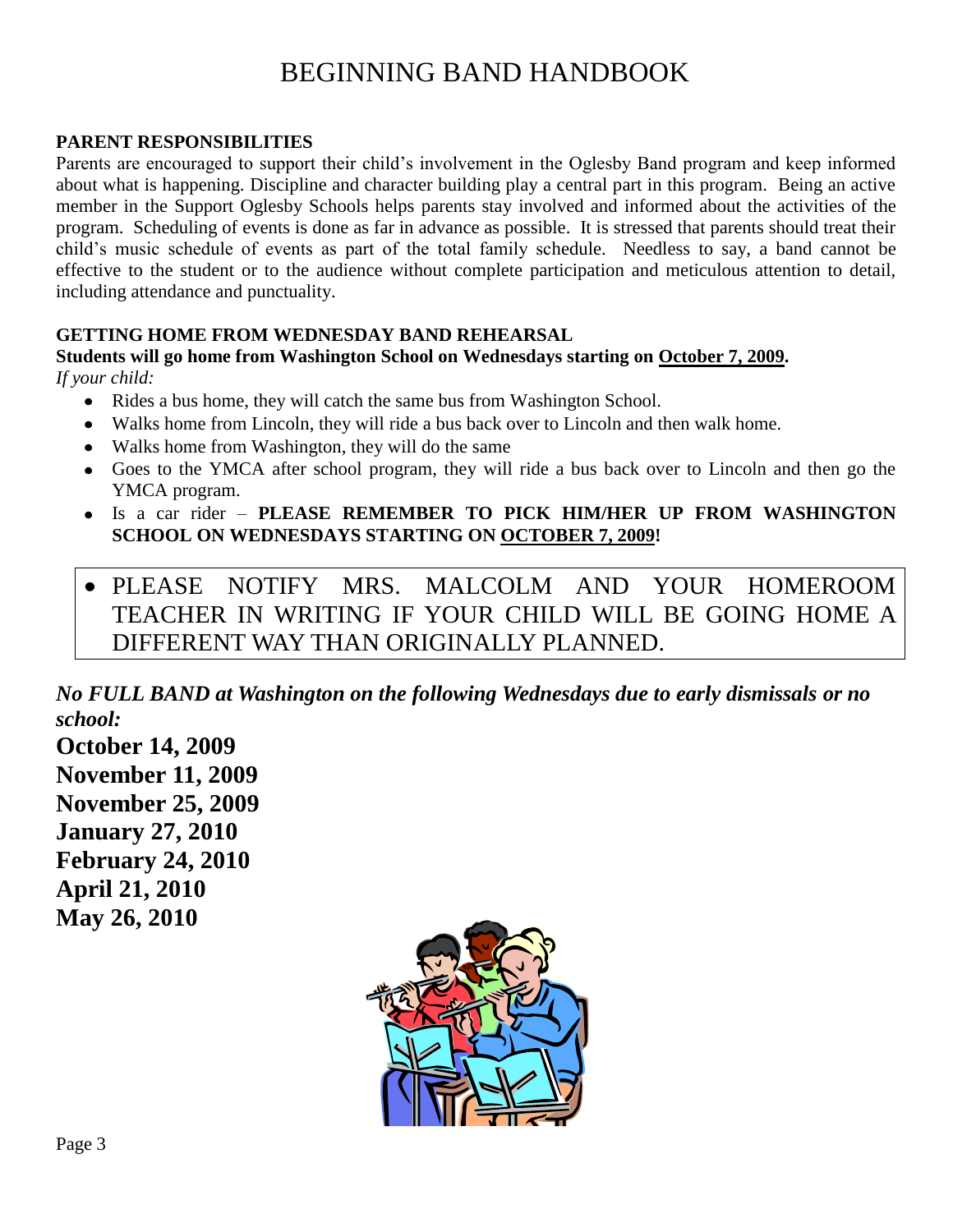### **GRADING PROCEDURES FOR BAND STUDENTS**

#### **Starting Off on the Right Foot**

At the start of the 2<sup>nd</sup> nine week period, each band student starts off with a 100% A in band. It is very easy to keep that 100% going throughout the nine week period. Coming to band on time with your instrument, putting in practice time a minimum of three times a week (for 20 minutes would be enough to improve!), remembering your weekly lesson and coming to ALL performances on time and ready to go will earn each band student a 100% A on their report card. It's that easy!

NOTE – There are no band grades for the  $1<sup>st</sup>$  nine weeks. Grading begins at the  $2<sup>nd</sup>$  nine week period. If your child chooses to not participate in band they need to drop at the end of the nine weeks.

Breakdown of how grades are determined:

- 1. Rehearsals 20% of overall grade.
- This reflects attendance punctuality, attitude, behavior and work in rehearsals.
- 2. Band Lessons preparation/performance 27% of overall grade. This reflects attendance, punctuality, attitude, behavior and work in Band Lessons **(\*\*\*STICKER SONGS\*\*\*).**
- 3. Concert performance 50% of overall grade.
- This reflects attendance, punctuality, attitude, behavior and musical performance at concerts.

4. Individual home practice – 3% of overall grade. Includes showing signed book to the director each week. Discretion will also be used if student shows improvement from week to week but forgets to have sheet signed. In other words, the director can tell whether a student has put in practice time from week to week and will not penalize a student for an occasional forgetful moment.

## **\*\*\*Sticker Songs\*\*\* This is probably THE most important part!**

Beginning band students will receive a sticker for each song that they are able to play individually in their book. This way, you can check to see their progress in lessons at home. I always date the book with their assignment so they know what is expected of them from week to week. You should see at least ONE new sticker each week, this way you know that they made progress during their lesson. Ideally, students should receive around 3- 5 stickers per week, however, I understand that sometimes getting practice in is difficult, but it is important that students keep progressing (with my help, of course!). If a number of weeks pass by and I seen no improvement (in other words, no stickers are earned and the student is "stuck" on the same page) then I will give the parents a call to see what we can do.

**Bonus Point** (1 maximum) may be earned in the following way each quarter and does not accumulate from quarter to quarter:

1. Extra listening experiences such as attending a concert of a band, orchestra or choral group.

(1 point per concert program turned in to the director). BRING IN A CONCERT PROGRAM FOR CREDIT.

2. Performing in a regularly rehearsing community musical group, i.e. Illinois Valley Youth Choir, etc. (1 point)

3. Individual private instruction outside of school (1 point)

The total points awarded will determine the quarter grade according to the following scale:

Page 4  $A = 94 - 100\%$  $B = 88 - 93%$  $C = 78 - 87\%$  $D = 70 - 77\%$  F = 0 - 69%